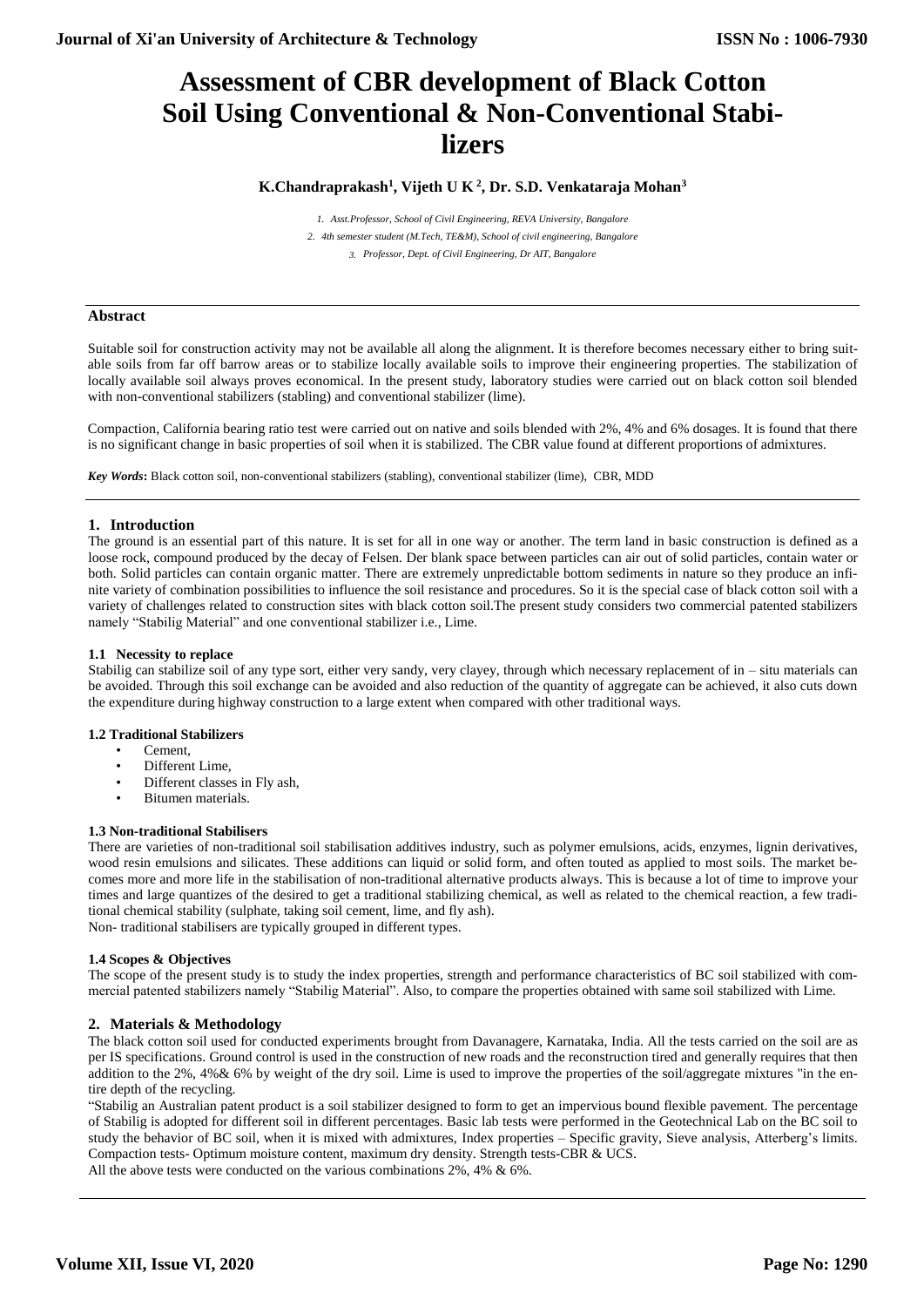#### **Table No-2.1: Chemical properties of STABLIG Table No-2.2: Physical properties of stabilig**

| SI No. | <b>Constituent</b>         | Percentage(%) |
|--------|----------------------------|---------------|
|        | Calcium                    | 52-56         |
| 2      | Silicon                    | $15-19$       |
| 3      | Sulphur                    | 09 to 11      |
| 4      | Aluminium                  | 05 to 07      |
| 5      | Magnesium                  | $0-1$         |
| 6      | Manganese, Potassium, Cop- | $0.1 - 0.3$   |
|        | per, Zinc.                 |               |
| 7      | Water                      | 01 to 03      |
| 8      | Fibres(Polypropylene)      | $0-1$         |
| 9      | Additives                  | $0 - 4$       |

| Sl.No. | <b>Physical Properties of STABLIG</b> |                        |  |
|--------|---------------------------------------|------------------------|--|
|        | Odour                                 | Odourless              |  |
| 2      | pΗ                                    | 12.5 (Saturated Paste) |  |
| 3      | Specific Gravity                      | 2.5                    |  |
| 4      | Solubility                            | Insoluble in water     |  |
| 5      | <b>Freezing Point</b>                 | None, Solid            |  |
| 6      | Flammability                          | Non-flammable          |  |
|        | Self-Life                             | 12 month(Dry Storage)  |  |
| 8      | Storage                               | Dry Storage            |  |
| 9      | <b>Bulk Density</b>                   | 700 kg/ m3             |  |

### **3. Results and Discussion**

Without adding any admixture to the soil and the soil is treated with conventional stabilizer i.e. lime in various proportions of 2%, 4% and 6% by weight of soil.

The soil is treated with Non-conventional stabilizer i.e. Stabilig in various proportions of 2%, 4% and 6% by weight of soil.

Modified proctor compaction test was carried out as per IS 2720 (Part VIII) and obtained maximum dry density (MDD) is 1.475 g/cc and optimum moisture content (OMC) is 27.2%.



**Graph-1: Compaction Curve of unstabilised BC Soil**

California bearing ratio test was carried out as per IS-2720 (Part XVI) and obtained CBR value is 2.55%.



**Graph-2: CBR Curve of unstabilised BC Soil**

**Table 2.8 –Compaction characteristics of BC Soil treated with Lime**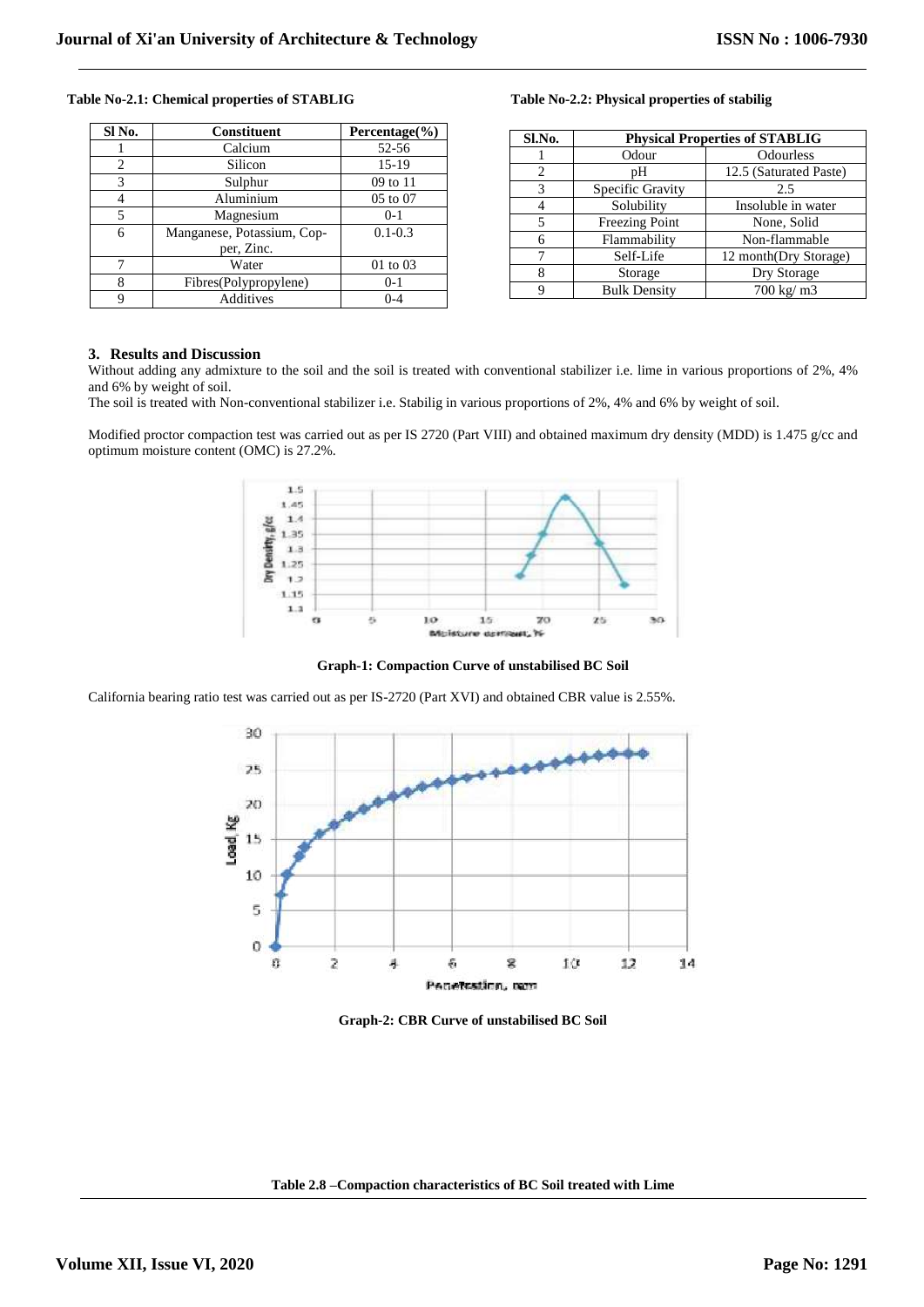



**Table -Compaction values of BC Soil treated with Stabilig**

| S.No. | Tests    | BC soil treated with Stabilig |      |    |
|-------|----------|-------------------------------|------|----|
|       |          | $^{19}$                       | 4%   | 6% |
|       | MDD g/cc | 1.61                          | 1.68 |    |
|       | $OMC$ %  | 32.5                          |      |    |





California bearing ratio test for soil treated with Lime was carried out as per IS 2720 (Part XVI) and the results are shown in table below.

| Table: CBR of BC Soil treated with Lime |  |
|-----------------------------------------|--|
|-----------------------------------------|--|

| Test       | BC soil treated with Lime |       |    |
|------------|---------------------------|-------|----|
|            | $2\%$                     | 4%    | 6% |
| CBR<br>(0) | 7.04                      | 16.53 |    |

#### **Graph-5: CBR variation in BC Soil treated with lime**